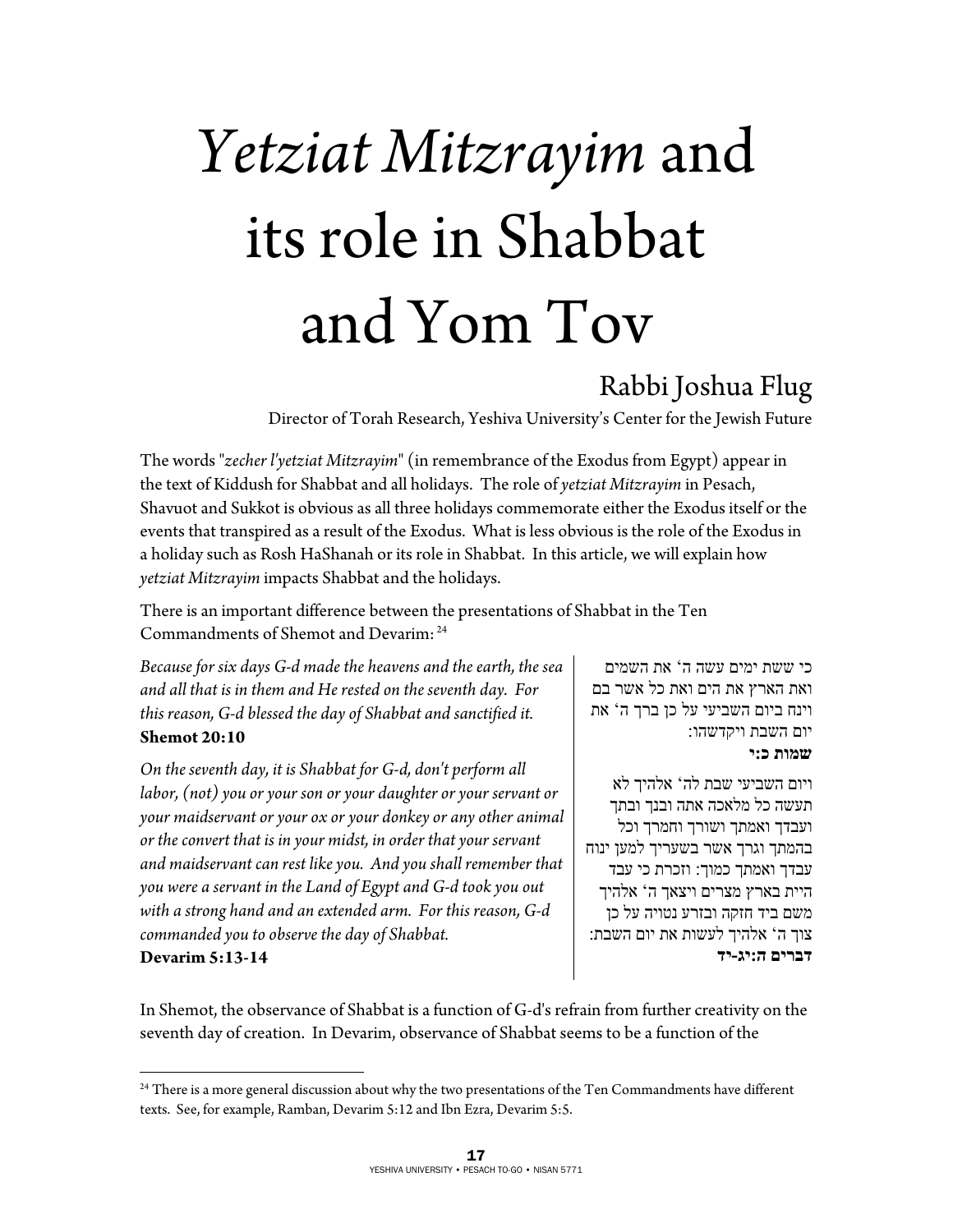Exodus. There are two basic questions that must be addressed. First, what aspect of the Exodus are we commemorating through the observance of Shabbat? Second, why is there such a blatant discrepancy in the two presentations of the reason for Shabbat?

## The Three Approaches to the Issue

R. Avraham Ibn Ezra (1092-1167) is sensitive to these questions and writes:

*[The Torah] provides additional explanation why your servants [must refrain from labor on Shabbat] to remember that you were servants and were released from servitude, therefore, G-d commanded that you do the same on Shabbat and this is the reason for giving the servant rest.* 

**Ibn Ezra, Devarim 5:14** 

הוסיף לבאר טעם עבדך ואמתך וזכרת כי עבד היית והניח עבדך על כן צוך ה' אלקיך לעשות כן ביום השבת והטעם למנוח' העבד. **אבן עזרא דברים ה:יד** 

According to Ibn Ezra, Shabbat as a whole does not commemorate the Exodus. The only aspect of Shabbat that commemorates the Exodus is the prohibition against allowing one's servant to work on Shabbat.<sup>25</sup> We must be sensitive to the fact that we were servants in Egypt and therefore, we must provide them with a day of rest on Shabbat.

Rambam takes a different approach and assumes that there are two aspects of Shabbat:

*This difference can easily be explained. In the former, the cause of the honor and distinction of the day is given: "Therefore the Lord blessed the day of the Sabbath and sanctified it", and the cause for this is, "For in six days," etc. But the fact that G-d has given us the law of the Sabbath and commanded us to keep it, as the consequence of our having been slaves; for then our work did not depend on our will, nor could we choose the time for it; and we could not rest. Thus God commanded us to abstain from work on the Sabbath, and to rest, for two purposes; namely, (1) That we might confirm the true theory, that of the Creation, which at once and clearly leads to the theory of the existence of God. (2) That we might remember how kind God has been in freeing us from the burden of the Egyptians.* 

וזה אמת, כי העלול במאמר הראשון הוא כבוד היום והגדילו כמ"ש , על כן ברך ה' את יום השבת ויקדשהו , זהו העלול הנמשך לעלת כי ששת ימים וגו'. אמנם תתו לנו תורת השבת וצוותו אותנו לשומרו הוא עלול נמשך לעלת היותנו עבדים במצרים, אשר לא היינו עובדים ברצוננו ובעת שחפצנו ולא היינו יכולים לשבות , וצונו בתורת השביתה והמנוחה לקבץ ב' הענינים, האמנת דעת אמתי, והוא חדוש העולם המורה על מציאות השם בתחלת המחשבה ובעיון הקל, וזכור חסדי השם עלינו, בהניחנו מתחת סבלות מצרים. **מורה נבוכים ב:לא**

**Guide for the Perplexed 2:31** *(adapted from Friedlander Translation)*

 According to Rambam, in addition to commemorating the creation of the world, Shabbat also commemorates our freedom. While we were enslaved in Egypt we didn't have the liberty to have a day of rest, and our observance of Shabbat demonstrates the kindness of G-d in taking us out of Egypt.

Ramban presents the approaches of Ibn Ezra and Rambam and offers a third approach:

*It is most preferred to explain that since the Exodus from Egypt* היות בעבור כי לומר יותר והראוי

 $\overline{a}$ 

<sup>25</sup> See *Keritut* 9a, *Yevamot* 48b, Rashba and Ritva ad loc., Rambam, *Hilchot Shabbat* 20:14 and *Shulchan Aruch*, *Orach Chaim* no. 304, regarding the parameters of this prohibition.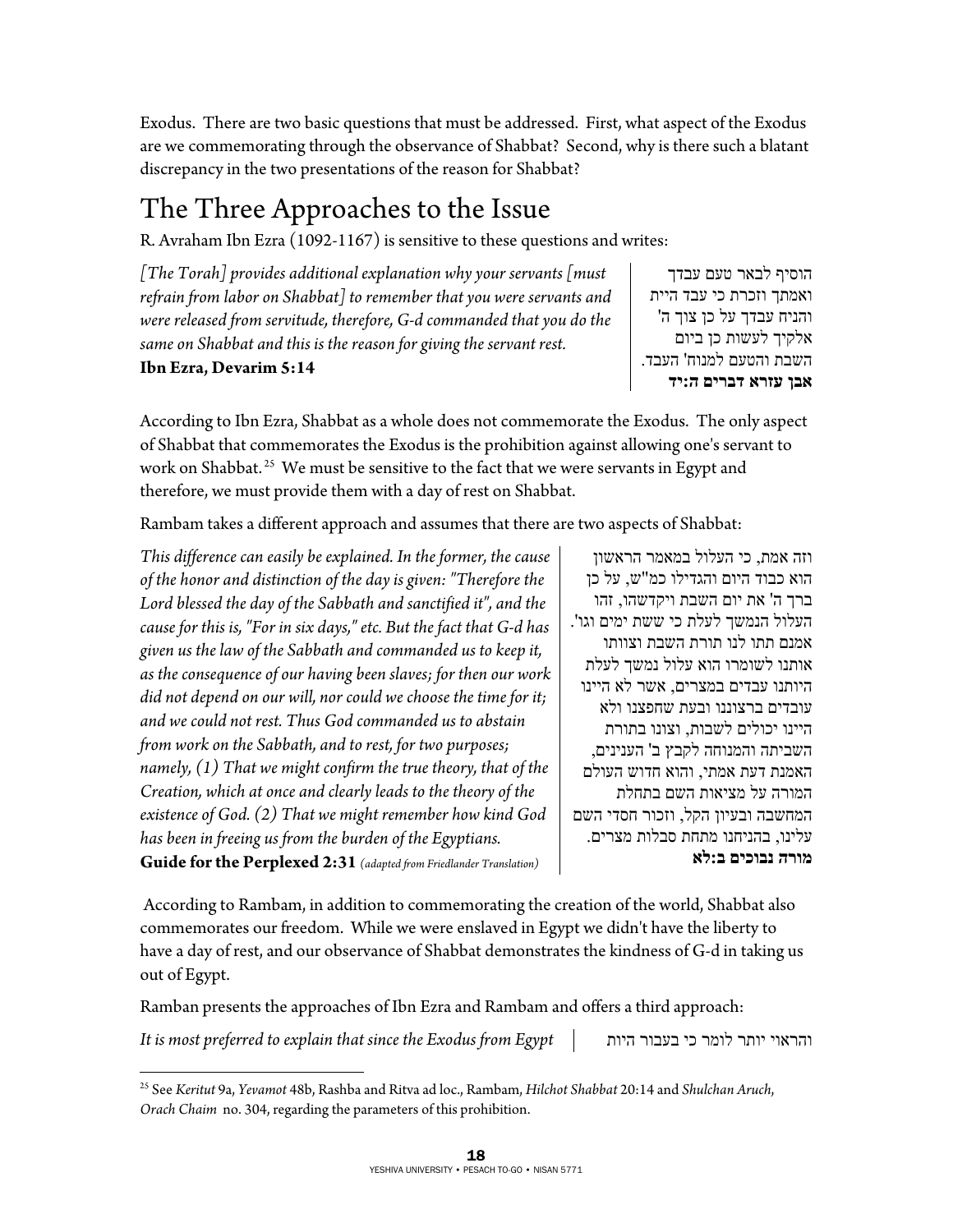*confirms an eternal G-d who creates, wills and produces, as I explained in the first commandment. For this reason, it states here that if doubt should arise in your heart regarding Shabbat which confirms (the ability to) create, will and produce, you should remember what your eyes saw at the Exodus from Egypt as it is a proof and a remembrance. Behold, Shabbat is a remembrance for the Exodus from Egypt and the Exodus from Egypt is a remembrance for Shabbat because [people] will remember it and say that G-d creates all of the signs and wonders and does as He wills because He is the one who created everything during the creation of the world and this is the meaning of "For this reason, G-d commanded you to observe the day of Shabbat."* 

יציאת מצרים מורה על אלוה קדמון מחדש חפץ ויכול כאשר פירשתי בדבור הראשון, על כן אמר בכאן אם יעלה בלבך ספק על השבת המורה על החדוש והחפץ והיכולת תזכור מה שראו עיניך ביציאת מצרים שהיא לך לראיה ולזכר. הנה השבת זכר ליציאת מצרים, ויציאת מצרים זכר לשבת כי יזכרו בו ויאמרו השם הוא מחדש בכל אותות ומופתים ועושה בכל כרצונו, כי הוא אשר ברא הכל במעשה בראשית, וזה טעם על כן צוך ה' אלקיך לעשות את יום השבת . **רמב"ן דברים ה:יד**

#### **Ramban, Devarim 5:14**

According to Ramban, the Exodus does not create an independent reason to observe Shabbat. Rather, the Exodus reinforces the message of Shabbat- that G-d created the world and continues to exert His influence on the world. Shabbat serves to commemorate the Exodus just as the Exodus serves to commemorate Shabbat.

Ramban questions Ibn Ezra's approach based on our recitation of the words "*zecher l'yetziat Mitzrayim*" in the kiddush of Shabbat. The answer to this question is addressed by R. David Abudraham (14<sup>th</sup> century) in his commentary on the kiddush for Friday Night:

*"It is the first of the holidays," meaning that Shabbat is mentioned first in the Torah's list of the holidays. "A remembrance of the Exodus from Egypt," because all of the holidays are a remembrance of the Exodus from Egypt. Ramban explained that Shabbat itself is a remembrance of the Exodus from Egypt since the Exodus from Egypt confirms an eternal G-d …* 

**Sefer Abudraham, Ma'ariv for Shabbat** 

 $\overline{a}$ 

תחלה למקראי קדש פירוש שהשבת מוזכר בפרשת המועדים קודם לכולם. זכר ליציאת מצרים שכל המועדים הם זכר ליציאת מצרים. והרמב "ן פירש שהשבת עצמו זכר ליציאת מצרים כי בעבור היות יציאת מצרים מורה על אלו -ה קדמון ... **ספר אבודרהם מעריב של שבת**

According to Ibn Ezra, "*zecher l'yetziat Mitzrayim"* does not actually refer to Shabbat but to Yom Tov. Shabbat is the model for the rest of the holidays and the holidays are celebrated as a remembrance of the Exodus from Egypt.26

R. Moshe Sofer (1762-1839), *Derashot Chatam Sofer* Vol. II (pg. 503) and R. Levi Ibn Chabib, *Teshuvot Maharalbach* (c. 1483-1545) no. 53, note that the types of prohibited activities on Shabbat and Yom Tov are reflective of what each day is commemorating. Shabbat serves as a

<sup>26</sup> One can present a similar explanation regarding Rosh HaShanah. The text of the Rosh HaShanah Kiddush is " יום מצרים ליציאת זכר קדש מקרא תרועה. It is possible that "*zecher l'yetziat Mitzrayim*" refers to the fact that Rosh HaShanah is a Yom Tov and the Yamim Tovim are generally a remembrance of the Exodus from Egypt. A similar idea is presented in *Tur*, *Orach Chaim* no. 582, regarding the recitation of *"moadim l'simcha*" in the text of the Rosh HaShanah liturgy.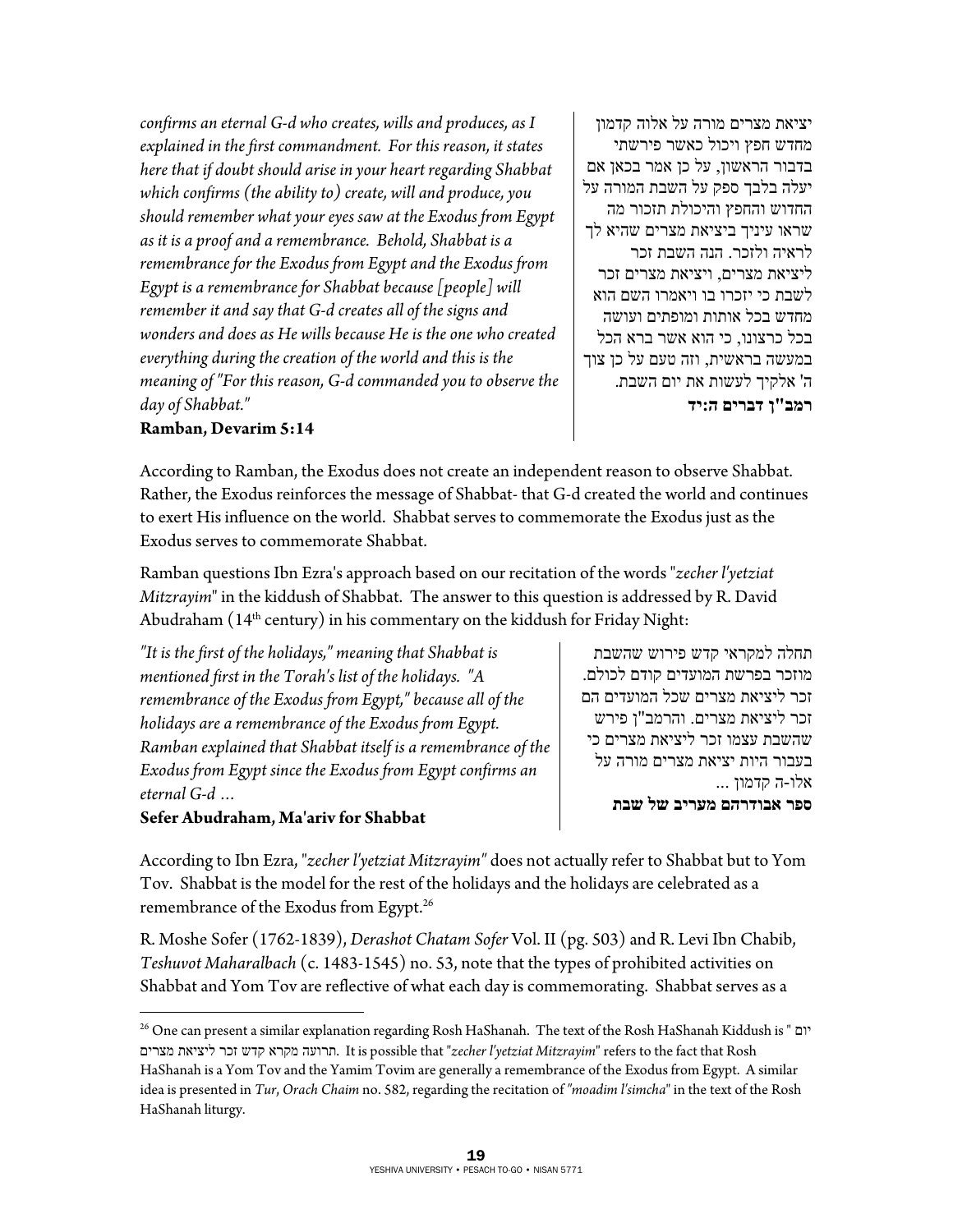remembrance of the creation of the world and therefore, all forms of creative labor are prohibited. Yom Tov only serves as a remembrance of the Exodus from Egypt and therefore, only labor that was relegated to servants is prohibited. It is permissible to perform *melachot* involving food preparation because masters and servants were involved in food preparation and those types of labors do not commemorate the slavery of Egypt.

R. Yosef D. Soloveitchik (1903-1993, in *Shiurim L'Zecher Abba Mari* Vol. II pp. 138-151), following Rambam's approach, $27$  suggests that the two sources for observance of Shabbat represent two different components of Shabbat. The Gemara notes that there is a fundamental difference between the sanctity of Shabbat and the sanctity of Yom Tov:

*A Beraita was taught before Ravina: "[One should recite on Shabbat that coincides with Yom Tov] He who sanctifies the Jewish People, the Shabbat and the Holidays." Ravina responded "Do the Jewish People sanctify Shabbat? Isn't the sanctity of Shabbat established? Rather one should recite He who sanctifies the Shabbat, the Jewish People and the Holidays."* 

תני תנא קמיה דרבינא מקדש ישראל והשבת והזמנים אמר ליה אטו שבת ישראל מקדשי ליה והא שבת מקדשא וקיימא אלא אימא מקדש השבת ישראל והזמנים. **ביצה יז .**

#### **Beitzah 17a**

 $\overline{a}$ 

Shabbat is automatically sanctified. Every seventh day is Shabbat and no human intervention is required to sanctify it. However, the holidays are only sanctified when the Jewish court establishes the new month. The Jewish people play an integral role in imbuing the holidays with sanctity. R. Soloveitchik posits that the automatic sanctification of Shabbat is a function of Shabbat as a remembrance of the creation of the world. The requirement for the active sanctification of Yom Tov is a function of Yom Tov serving as a remembrance of the Exodus from Egypt (and subsequently receiving the Torah). As such, Shabbat also has a component that requires active sanctification.<sup>28</sup> R. Solovetchik suggests that this is the role of Kiddush.

### Mentioning *Yetziat Mitzrayim* in Kiddush

How fundamental is "*zecher l'yetziat Mitzrayim*" to Kiddush on Shabbat? The Gemara states:

*R. Acha bar Ya'akov stated: One must mention the Exodus from Egypt in the Kiddush of the day. It states here (Devarim 16:3) "In order that you remember the day [you left Egypt]" and it states there (Shemot 20:7) "Remember the day of Shabbat in order to sanctify it."*  **Pesachim 117b** 

אמר רב אחא בר יעקב וצריך שיזכיר יציאת מצרים בקידוש היום כתיב הכא למען תזכור את יום וכתיב התם זכור את יום השבת לקדשו. **פסחים קיז :**

<sup>27</sup> Rambam's opinion is not referenced, but it is clear from the entire discussion that *yetziat Mitzrayim* is a separate component of Shabbat.

<sup>&</sup>lt;sup>28</sup> R. Soloveitchik notes that Ravina's assertion that the Jewish people do not provide the Shabbat with its sanctity was not meant to exclude any human involvement in the sanctity of Shabbat. Rather, Ravina was concerned for a formulation that creates the impression that the sanctity of Shabbat is provided exclusively by the Jewish People.